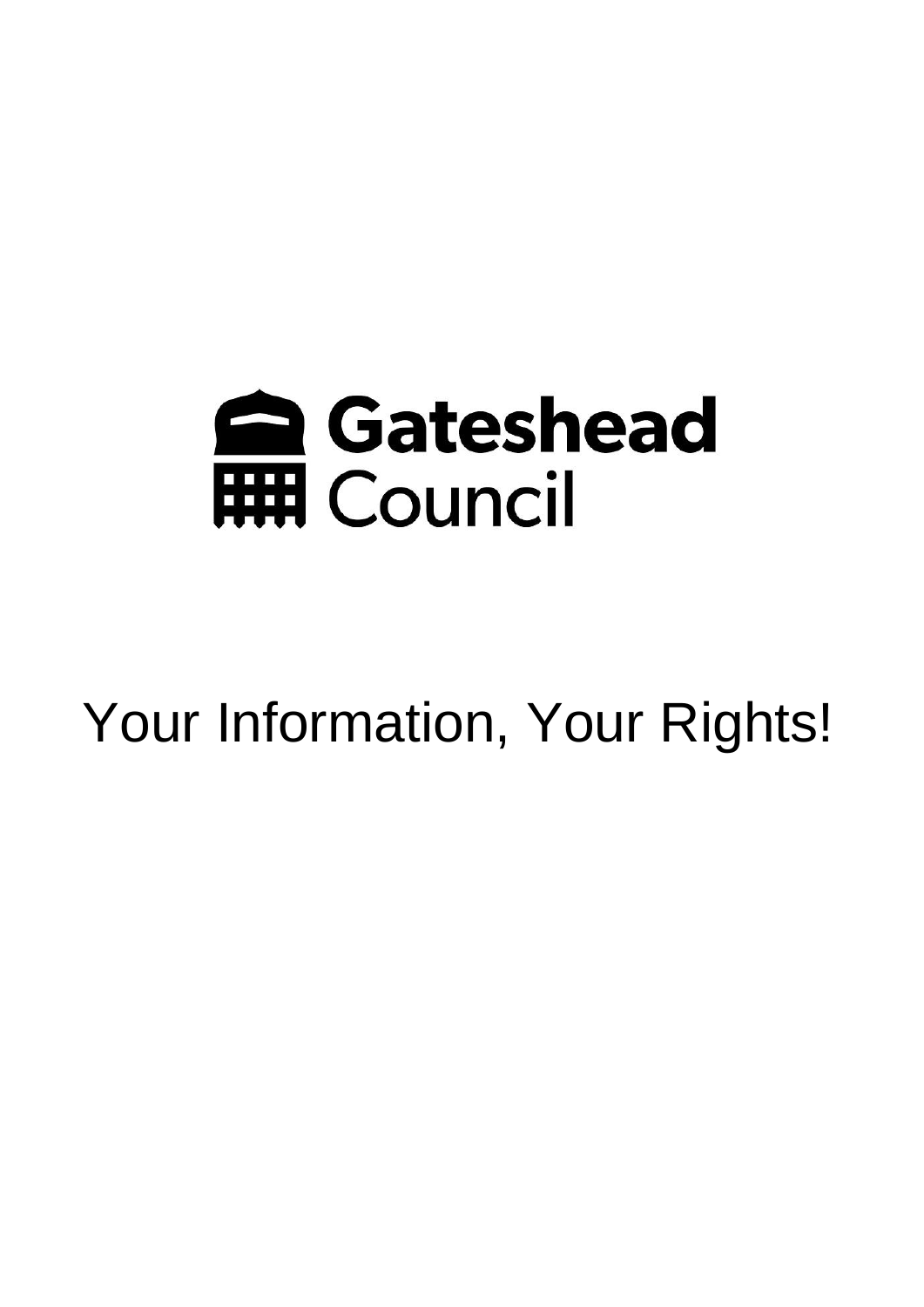### **Introduction**

As a Council we may use (process) your information (personal data) for all sorts of different reasons, for example, to register you to vote, to collect your Council Tax, to provide you with a gym membership or provide you with a social care service.

'Process' means everything we do with your personal data from collection to deletion, for example, storing it, organising it, using it and sharing it with others.

'Personal data' means both personal data and special categories of personal data. Personal data may include things like your name, address, an identification number or an online identifier. Special categories of personal data are data revealing your racial or ethnic origin, political opinions, religious or philosophical beliefs, trade-union membership, details of your health, sex life or sexual orientation, your genetic data and any biometric data that identifies you.

Whenever we process your personal data we must do so lawfully, fairly and in a transparent manner to comply with the General Data Protection Regulations (GDPR) and Data Protection Act 2018. This guide informs you of your rights under the GDPR. Full details of your rights are contained in Chapter III of the GDPR.

If you would like to exercise any of your rights, have any questions or would like a copy of this information in a different format, for example, presented by icons, in large type, Braille or on audio CD please contact the Council's Data Protection Officer:

Data Protection Officer Legal and Democratic Services 1 st Floor Civic Centre Regent Street **Gateshead** NE8 1HH DPOCouncil@gateshead.gov.uk (0191) 4333000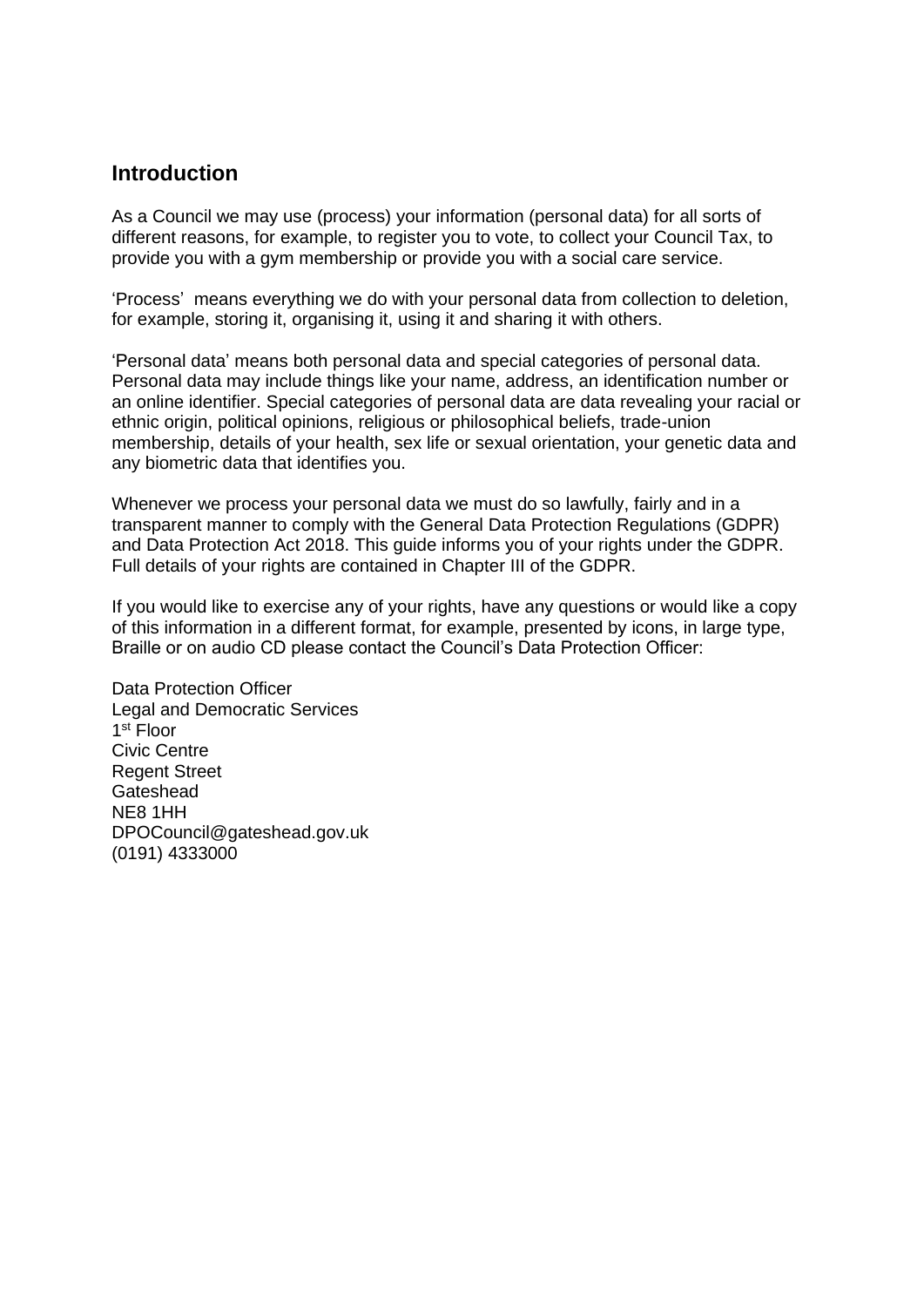## **Right to be informed (what we must tell you)**

#### **When we collect personal data from you**

At the time we collect your data we will provide you with a privacy notice that includes the following information:

- our contact details (or those of our representative).
- the contact details of our Data Protection Officer.
- what we will do with your personal data, including sharing it with third parties and the legal basis for the processing.
- In the unlikely event we need to transfer your personal data to a country that is not covered by the GDPR, we will let you know whether or not the European Commission has made a decision regarding the adequacy of that country's data protection practices.
- In the unlikely event we need to transfer your personal data to an international organisation we will provide you with details of the safeguards that have been put in place to keep your personal data secure. how long we will keep your personal data
- Your rights in relation to that data. These may include the right to have any errors in your personal data corrected, the right to have your personal data erased, the right to stop us processing your personal data and the right to object to us processing your personal data. Please note not all of these rights apply in all situations. We will provide you with specific information on which rights apply at the point we collect your personal data. Where we have asked for your consent to process your personal data we will also provide you with information on your right to withdraw consent at any time.
- Whether providing your personal data is a statutory or contractual requirement and where you are obliged to provide your personal data. We will also tell you of the consequences of you not providing the data.
- The existence of any automated decision making, including profiling and what the consequences of that decision might be. We will also provide you with the contact details of a person who you can contact for an explanation of the decision. You will be able to inform that person of your point of view and ask them to revisit the decision in light of what you have told them.

If we would like to process your personal data for a reason other than that for which we collected it we will contact you before doing so. We will also provide you with any further information necessary to ensure the way we process your personal data is fair and transparent and inform you of your right to make a complaint to the Information Commissioner's Office (ICO).

In cases where you have already received this information we may not provide it to you.

#### **When we receive your personal data from someone other you**

in addition to the above information, we will let you know:

- the categories of personal data, for example, whether we have received your name, an identification number, location data, an online identifier or information about your physical, physiological, genetic, mental, economic, cultural or social identity.
- We will also tell you who provided us with the information, including whether it came from a publicly accessible source.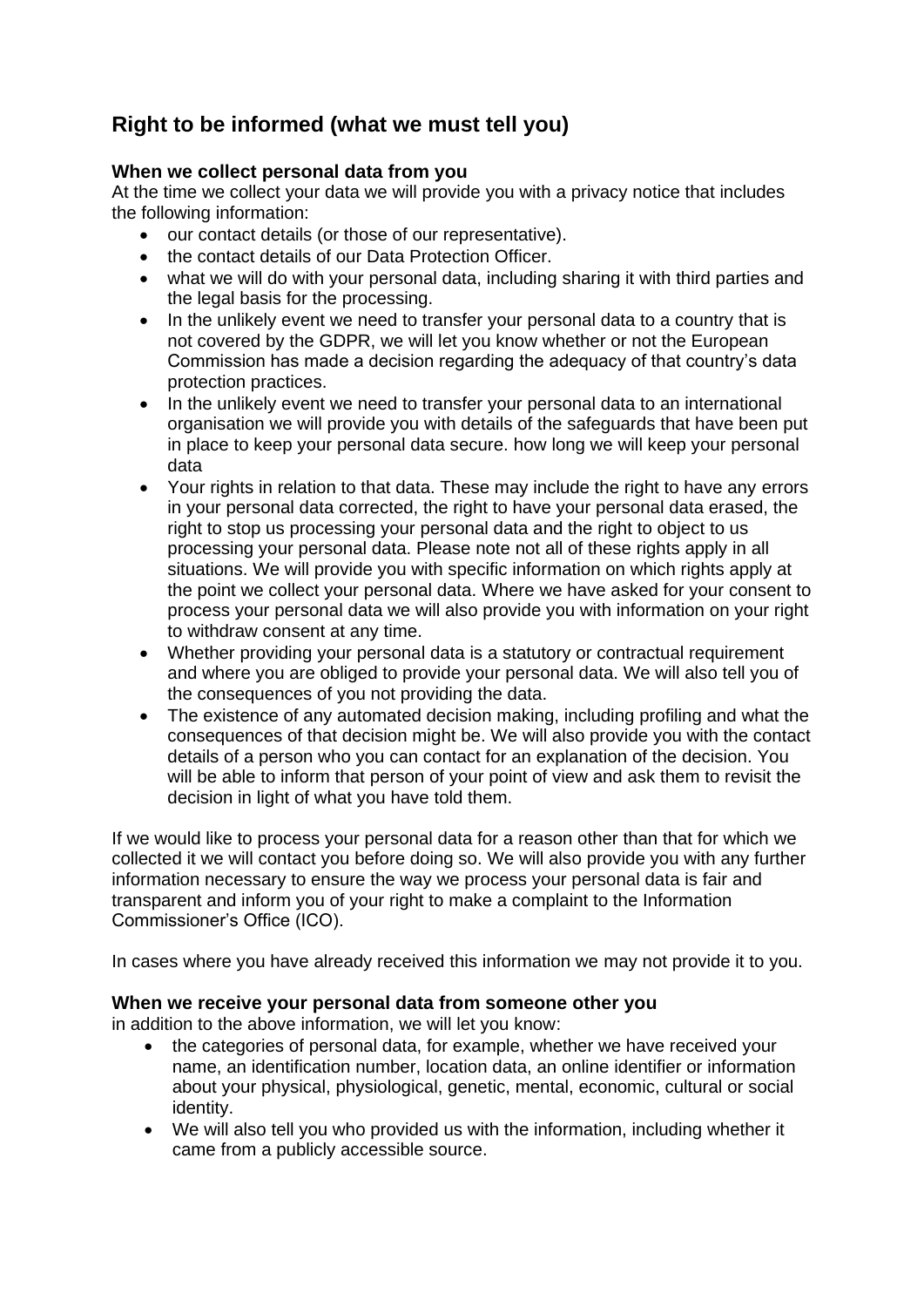We will provide this information to you in a reasonable period depending on the circumstances of the case and in all cases at the latest within one month of the date we receive your personal data. If we intend to use your personal data to contact you we will provide this information at the point of first contact, at the latest. If we intend to disclose the information to a third party we will provide this information at the point we first disclose your personal data, at the latest.

There may be some circumstances in which we would not provide you with this information i.e. where providing this information proves impossible or would involve disproportionate effort, where obtaining or disclosing your information is laid down in law or where the personal data must remain confidential subject to an obligation of professional secrecy regulated by law, including a statutory obligation of secrecy.

Wherever we received your personal data from, the GDPR allows us to use it for archiving in the public interest, for scientific or historical research or for statistical purposes. You do, however, have the right to object to such processing. If we do use your personal data for any of these reasons we must keep it safe in accordance with the GDPR.

## **Right of access (to a copy of your personal data)**

The right of access, commonly referred to as subject access, gives individuals the right to obtain a copy of their personal data, as well as other supplementary information. It helps you to understand how and why we are using your data, and check we are doing it lawfully.

You can request a copy of your personal data by writing to: Information Rights Officer Gateshead Council, Civic Centre, Regent Street, Gateshead,NE8 1HH.

#### E-mail: [informationrights@gateshead.gov.uk](mailto:informationrights@gateshead.gov.uk)

On making a request we will need to confirm your identity and determine whether or not we hold your personal data. Where we hold a lot of information about you we may ask you to specify what information you would like us to provide. Where we do hold your personal data we will usually provide you with a copy, we will also provide the following information:

- 1. The purposes of the processing;
- 2. The categories of personal data;
- 3. Who we have or will disclose your personal data to, in particular recipients in countries not covered by the GDPR or international organisations;
- 4. How long we will store your personal data for;
- 5. Whether you have the right to request your personal data be corrected if it is inaccurate;
- 6. Whether you have the right to request your personal data be erased;
- 7. Whether you have the right to request that we stop processing your data or to object to us processing your personal data;
- 8. Your right to make a complaint to the ICO;
- 9. Where we received your personal data from, if we did not receive it from you;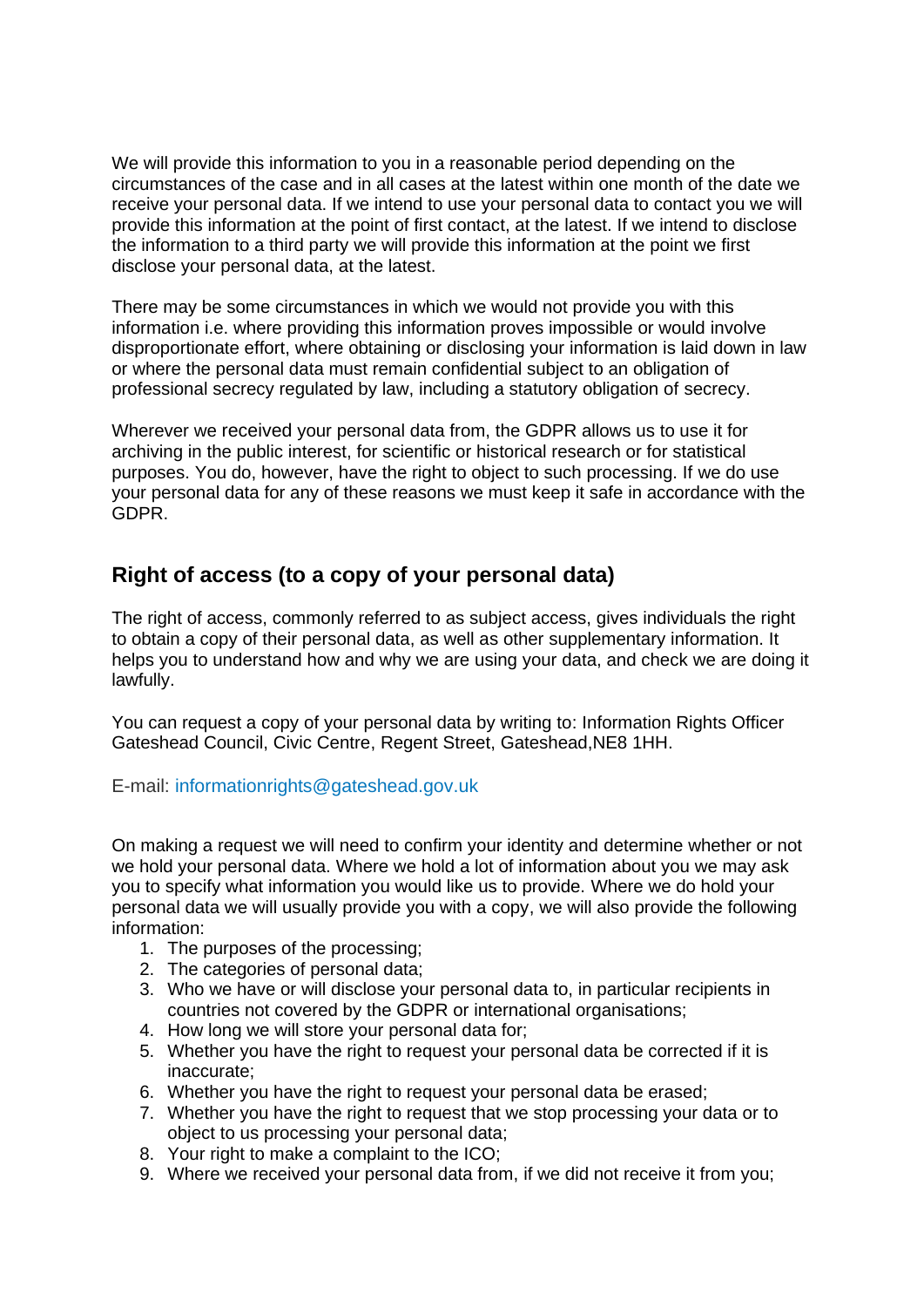- 10. The existence of automated decision-making, including profiling, along with some meaningful information about the logic involved and the significance and possible consequences of such processing;
- 11. In the unlikely event we have transferred your personal data to a country that is not covered by the GDPR, we will let you know whether or not the European Commission has made a decision regarding the adequacy of that country's data protection practices. Where the European Commission has not made a decision regarding the adequacy of that countries data protection practices we will provide you with details of the safeguards that have been put in place to keep your personal data secure; and
- 12. In the unlikely event we have transferred your personal data to an international organisation we will provide you with details of the safeguards that have been put in place to keep your personal data secure.

We may not be able to provide you with a copy of your personal data where doing so would adversely affect the right and freedoms of others.

## **Right to rectification**

If we hold inaccurate personal data about you, you have the right to have it corrected. Taking into account the reason we are processing your personal data, you have the right to have incomplete personal data completed. This may include, for example, you providing a supplementary statement.

Where we have corrected your personal data we will notify any third parties we have disclosed the inaccurate data to unless it would be impossible or involve disproportionate effort. We will let you know who those third parties are on request.

## **Right to erasure ('right to be forgotten')**

There are certain circumstances in which you have a right to have your personal data erased and certain circumstances in which you do not.

This right applies where:

- 1. It is no longer necessary for us to hold your personal data for the purposes we collected it;
- 2. Where our processing of your personal data was solely based on your consent and you have withdrawn that consent;
- 3. Where you object to the processing and there are no overriding legitimate grounds for the processing;
- 4. Where you object to the processing of your data for direct marketing purposes;
- 5. We have processed your personal data unlawfully;
- 6. We have to erase your personal data to comply with a legal obligation; or
- 7. We have collected a child's personal data in relation to the offer of information society (online) services.

Where we have disclosed the personal data to third parties we will inform them unless it would be impossible or involve disproportionate effort. We will let you know who those third parties are on request.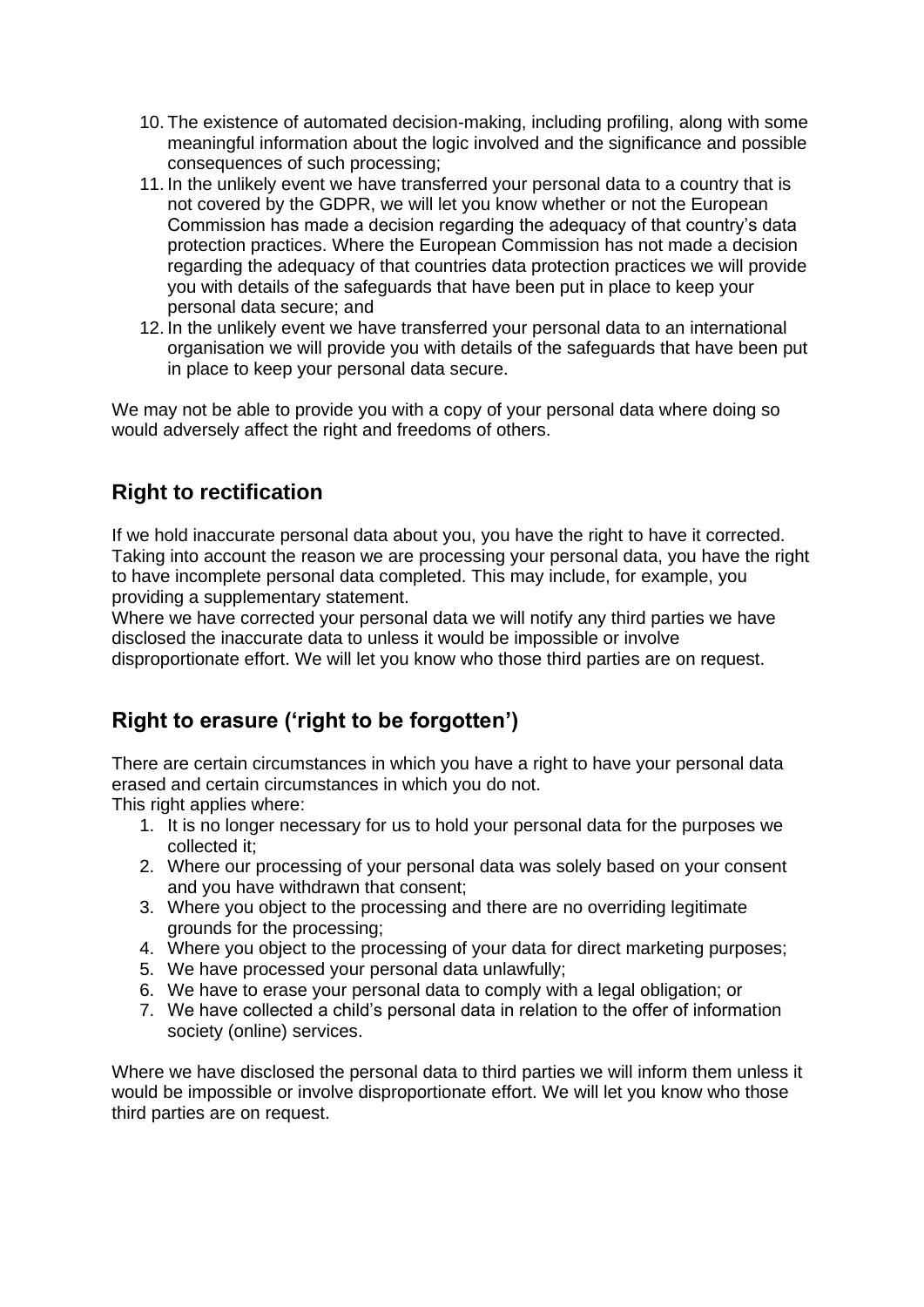This right does not apply where we need to process your personal data:

- To comply with a legal obligation;
- For the performance of a task in the public interest or in the exercise of official authority;
- For public health reasons in the public interest;
- For archiving purposes in the public interest, scientific or historical research or statistical purposes, where erasing the data would make it impossible or seriously affect our ability to achieve the aims of the processing; or
- To take legal action or defend legal claims.

## **Right to restriction of processing**

In certain circumstances you have the right to stop us from further processing your personal data. This right applies where:

- 1. You challenge the accuracy of the personal data. In such cases we will stop processing your personal data until we have confirmed it is accurate;
- 2. Our processing is unlawful and you choose to restrict processing rather than have us erase your personal data;
- 3. Where we no longer need the data and intend to delete it but you ask us to keep it for the establishment, exercise or defence of a legal claim; or
- 4. Where you have objected to the processing of your data and are awaiting a decision on whether the legitimate grounds we have claimed for the processing override yours.

Where we have disclosed the personal data to third parties we will inform them unless it would be impossible or involve disproportionate effort. We will let you know who those third parties are on request.

With the exception of storing your personal data if we have agreed to restrict processing we will only process the data with your consent or for the establishment, exercise or defence of legal claims or for the protection of the rights of another person or for reasons of important public interest or UK law.

We will inform you inform you before the restriction of the processing is lifted.

# **Right to data portability**

The right to data portability enables you get a copy of your personal data in a commonly used machine readable format for your own use, for example, to transfer to another service provider or organisation. Where it is technically possible you have the right to have the data transferred directly to another service provider or organisation. This right applies in cases where:

- you have provided the personal data,
- the processing is based on your consent, and
- processing is carried out by automated means.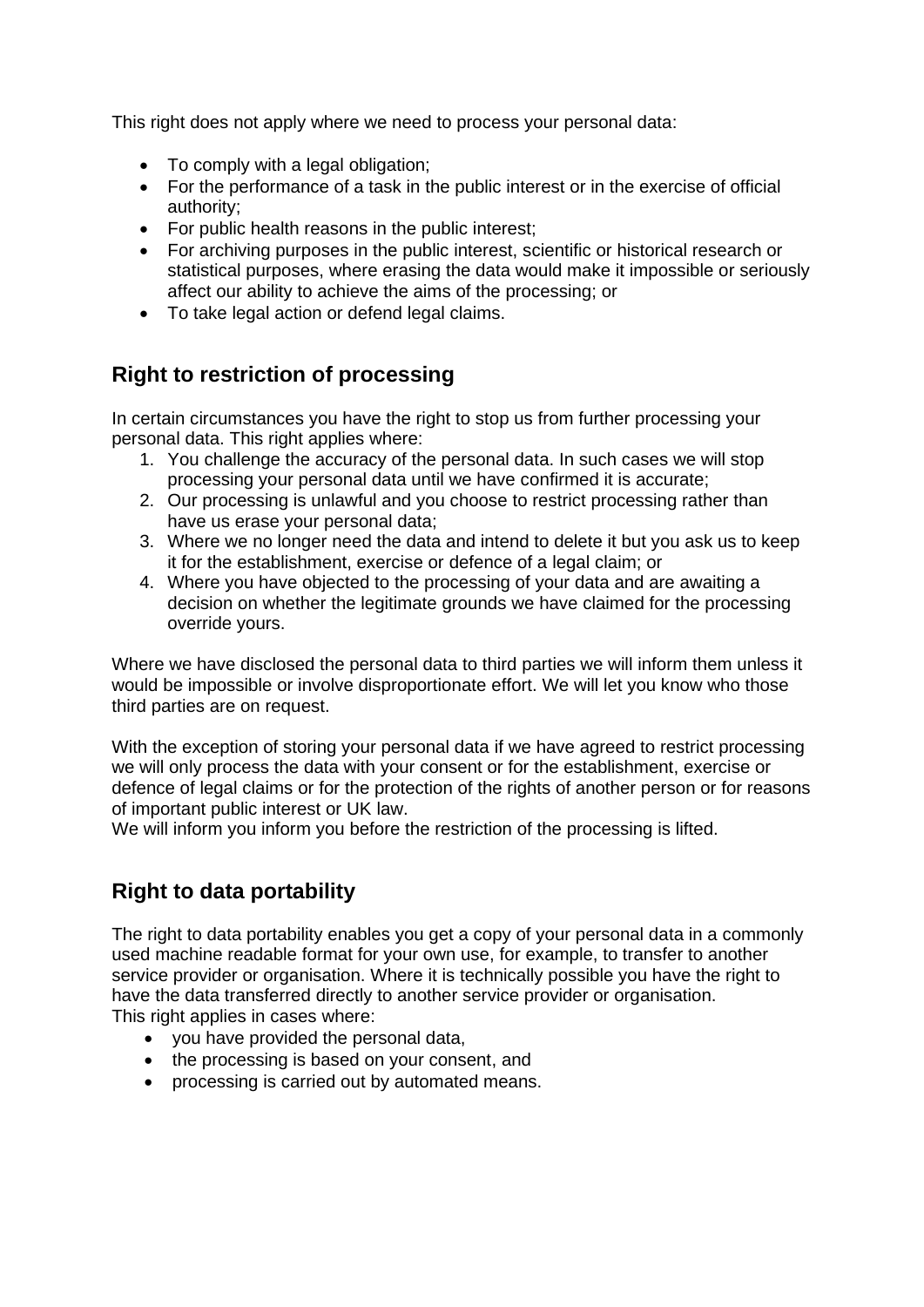## **Right to object**

You have the right to object to the processing of your data in relation to a task we are undertaking in the public interest or in the exercise of official authority.

Where you do object we will stop processing your data unless we are able to demonstrate compelling legitimate grounds for the processing which override your interests, rights and freedoms or we need to process the information to establish, exercise or defend a legal claim.

You have the right to object to the processing of your personal data for direct marketing, including profiling relating to direct marketing. Where you object to processing on this basis we will stop processing your personal data immediately.

You also have the right to object to the use of your personal data for scientific or historical research or statistical purposes on grounds relating to your particular situation, unless the processing is necessary for the performance of a task undertaken in the public interest.

## **Right not to be subject to automated decision making**

This right provides a safeguard against a potentially damaging automated decision, including profiling, being made about you without human intervention; in cases where the decision produces a legal or similarly significant effect. We will notify you of any automated decision making of this nature. We will also provide you with the contact details of a person who you can contact for an explanation of the decision. You will be able to inform that person of your point of view and ask them to revisit the decision in light of what you have told them.

This right does not apply if the decision is necessary for entering into or the performance of a contract, is authorised by law or you have consented to the decision being made by automated means.

## **How we will respond to your request to exercise your rights**

Where you make a request to exercise any of your rights detailed above we will need to confirm your identity and determine whether or not we hold your personal data.

Where we do hold your personal data we will respond to your request without undue delay and in any event within one month of your request. We may need to extend the time period by a further two months depending on the complexity and number of requests. If we do need to extend the timescale we will inform you within one month of receiving your request and let you know the reason for the delay.

This service is free of charge, however, where we consider your request to be manifestly unfounded or excessive, in particular where it is a repeat request we may charge a reasonable fee taking into account the administrative costs of providing the information